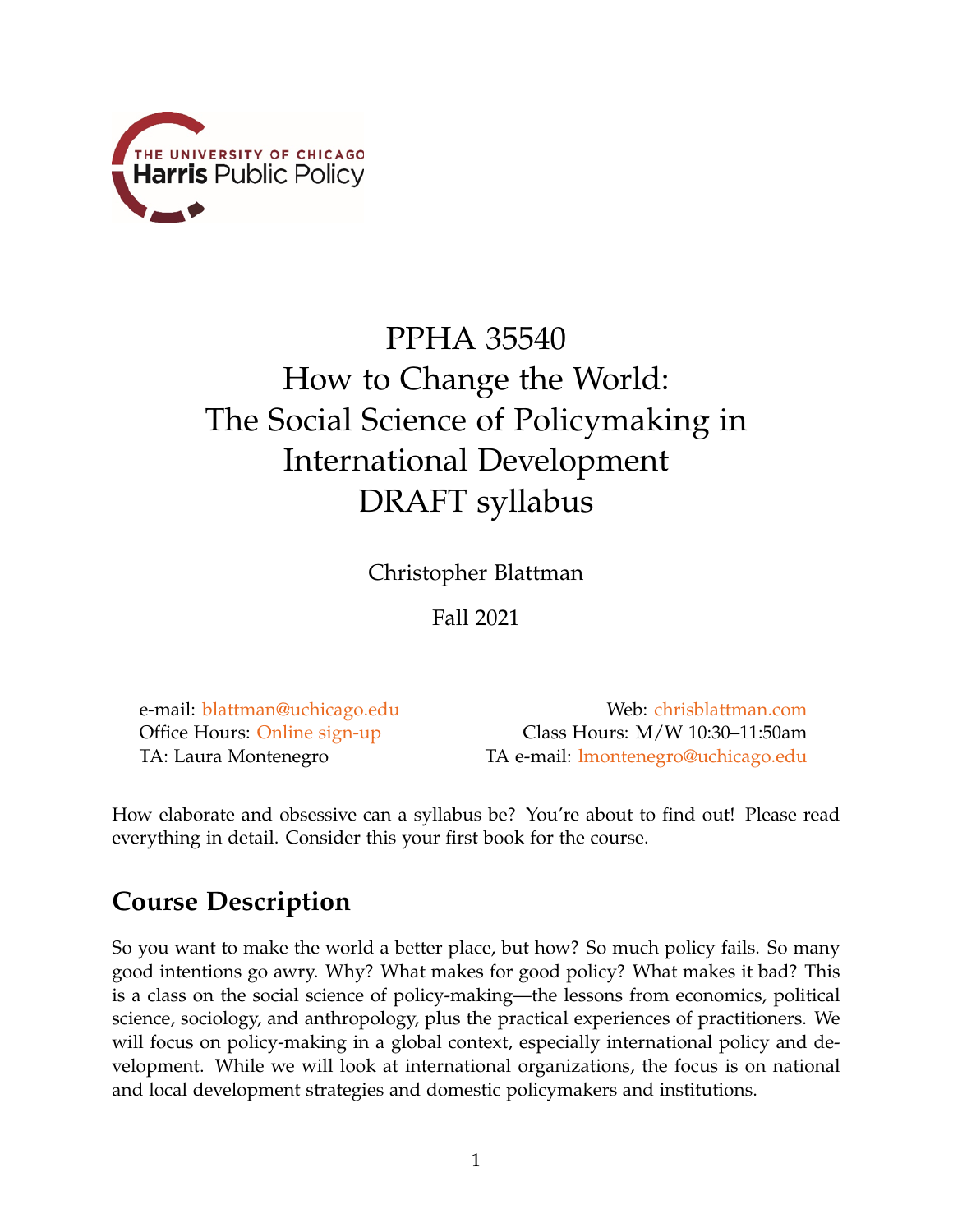This is also a course about learning to read and write well. Readings each week will be heavy and difficult, but rewarding. There will be also weekly writing assignments that involve critical reviews of books, papers, and ideas.

# **Prerequisites**

There are no requirements for the class. Any Masters student or advanced undergraduate is welcome to join the class. A class on economic development is highly recommended.

# **Covid teaching**

This is a difficult class to join online. My recommendation is for online students to take my other class this quarter, Order & Violence, which will be easier to complete without in-person discussion.

# **Course Objectives**

By the end of the quarter, my goal is that students have learned to:

- Read social science more efficiently
- Write more briefly, clearly, and persuasively
- Think critically about what they read
- Think in a nuanced way about policy-making and social change

There are also some specific lessons and insights. I hope students will:

- Broaden their concept of development beyond economic progress
- Understand limits facing outsiders, elites, and states in social and economic change
- How to design policy in an uncertain, complex world
- Some of the special challenges of policy in fragile settings

### **Course Structure**

Each week we will:

• Read a book or a collection of articles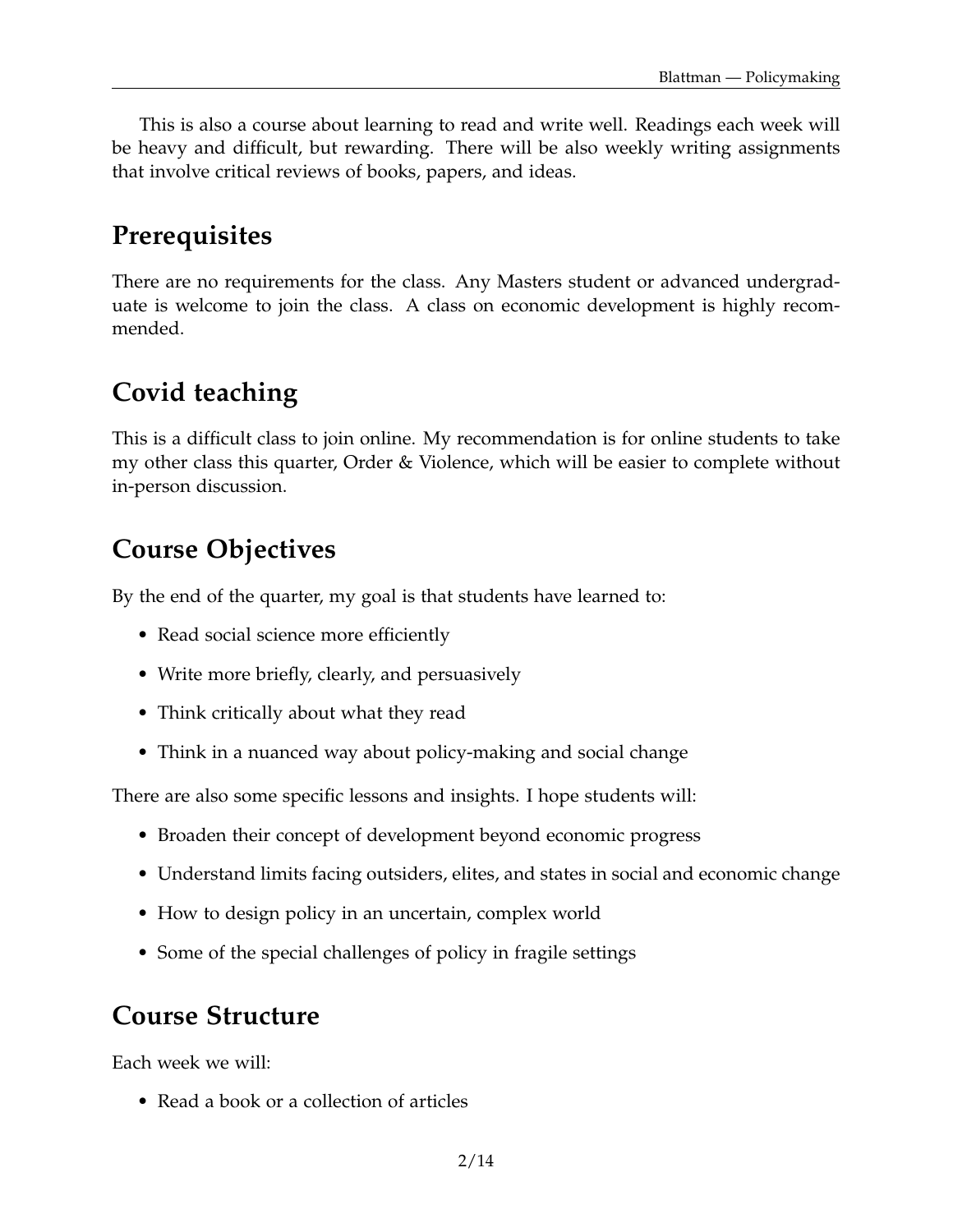- Write a 250-750-word discussion and commentary on the readings
- Discuss and debate the ideas in class

This is a lot of reading per week. Also, I think it will be easier to have discussions in smaller groups. Therefore, after the first week, I want to try seeing half the class on Mondays and half the class on Wednesdays. We will see how that goes, then re-assess.

#### **Required Materials**

Most of the readings are articles or books where a PDF version are hyperlinked on the syllabus. They will also be available on the course website. In addition to this, however, there are a handful of required books you will need to buy and read in full.

- Kelkar, Vijay, and Ajay Shah. 2019. [In Service Of The Republic: The Art And](https://amzn.to/2OgYGfb) [Science of Economic Policy.](https://amzn.to/2OgYGfb) Penguin Random House India.
- Tendler, Judith. 1997. [Good Government in the Tropics.](https://amzn.to/3p47Zfb) Johns Hopkins University Press.
- Rodrik, Dani. 2008. [One Economics, Many Recipes: Globalization, Institutions,](https://amzn.to/3cJIMEd) [and Economic Growth.](https://amzn.to/3cJIMEd) Princeton University Press.

The following book you may want to buy, but UChicago Library also offers access through its VPN service:

• Scott, James C., 2020. Seeing like a state: How certain schemes to improve the human condition have failed. [\[Amazon link\]](https://amzn.to/3tvCHkG) [\[UChicago access\]](https://www-jstor-org.proxy.uchicago.edu/stable/j.ctt1nq3vk) Yale University Press.

Instructions for VPN access are [here.](https://its.uchicago.edu/2018/09/11/training-tip-cvpn/)

#### **Class**

This will be a small, intimate discussion class. There will be virtually no lecture. I will expect you to have completed the readings and written something insightful about them, which I will read before class. Probably I will call on you in class to share what you wrote.

We will break into two groups. After the first week, one half will meet on Mondays, one on Wednesdays. This will mean less class time but more discussion and engagement, plus more time outside of class for reading and writing.

For those who would like to remain online, this will be a more challenging class than most. I don't recommend taking this class through Zoom. For those that must, to keep the experience as rich and natural as possible, I am setting a few guidelines: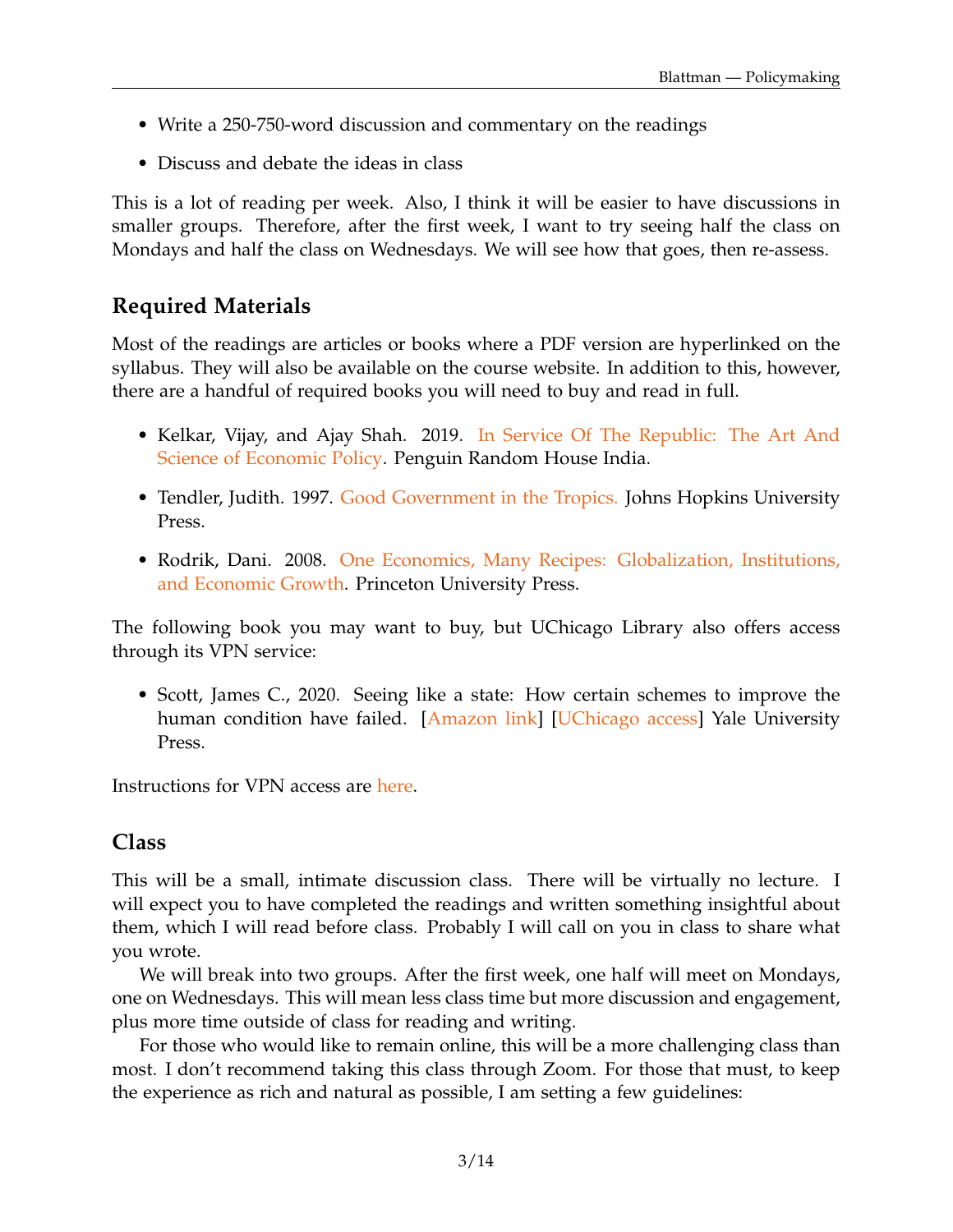- *Synchronous only*. You cannot take the class asynchronously. You'll need to be sure you can join all classes live.
- *Cameras on*. You'll all be employed professionals soon, and this is the norm at most organizations I know, so it will be good to get used to it. If you need to be off camera on occasion, of course that's fine. But let's make "on" the default.
- *No recording*. In order to promote free discussion on challenging topics, I do not plan to record the classes. There is little lecture component. I also ask that you do not record the conversation.

#### **Final project**

You will write a 2500–3500 word that chooses a policy problem and:

- 1. Diagnoses the problem
- 2. Assesses past attempts to solve the problem, either successes and failures
- 3. Proposes alternate ways to approach the problem based on the lessons in the course

I will send detailed instructions on the final assignment to the class. But good papers will:

- Use the readings and concepts from the class
- Draw extensively from a wide literature on your country/policy of choice
- Be well-organized and clearly written
- Be well researched and persuasive
- Be dense with ideas

Original ideas are great, but a thoughtful and critical synthesis of existing sources and ideas is the core skill I want you to develop

You will hand in a 1-page proposal plus a suggested bibliography halfway through the quarter, for feedback.

Papers will be due online a week after our last class, to give us time to grade before the due date for graduating students.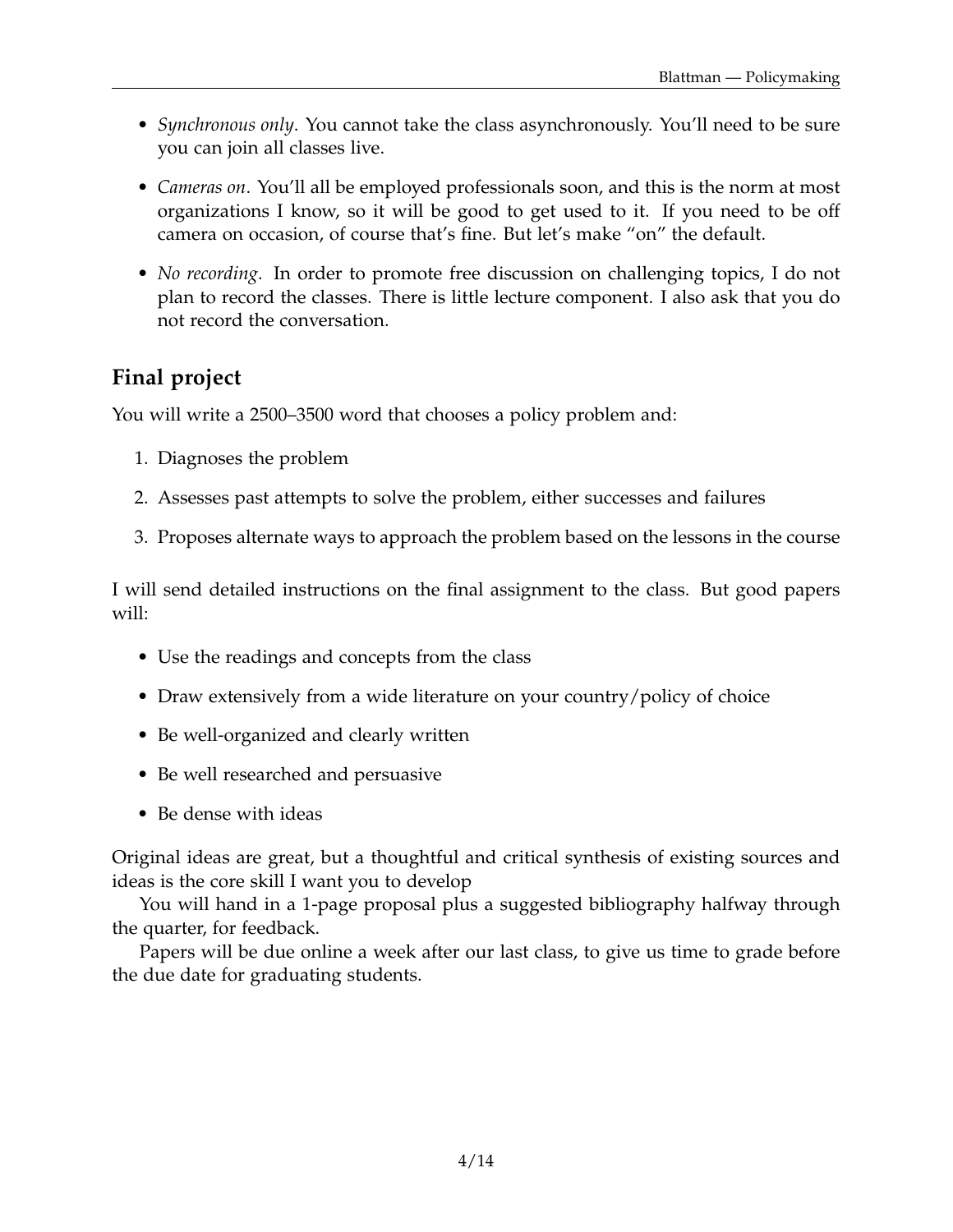#### **Weekly writing assignments**

Every week, you will hand in a short commentary *by 8pm the evening before class*. This will give me and the TA time to read a selection of them before we meet. These comments have three purposes. One is to critically reflect on the readings, showing that you have thought about what you have read. The second is to help move your final paper forward. The third is to become a better reader and writer.

- There is no comment in Week 1, meaning there are 8 total
- We will grade you on your *best 6*, and so you can skip 2 or you can hand in more and I will drop your worst grades
- Your TA will generally do most grading, with input from me, and graded assignments will generally be handed back within 2 weeks of submission.
- Each commentary should be roughly 400–800 words
- You should use the space to discuss any number of things: critical reactions; counterarguments; extensions; applications to the policy you are studying for class; new ideas it spurs
- This is a formal piece of writing, not a stream of consciousness, and you will be rewarded for concise, well-organized, compelling ideas and prose
- The purpose is not to summarize the argument, and so you should assume the reader (your instructor and classmates) have read the material
- Part of the goal is to get you thinking about what you read–things you disagree with, things you agree with and get inspired by, problems it helps you solve, policies it suggests, contrasts or complements with other ideas you have been reading about
- Part of the goal is also helping you learn to write concisely, clearly, persuasively. See the writing tips and resources below. We will work on this throughout the quarter

#### **Grading Policy**

Your grade will have three components:

- **33%** for the quality of participation in class (asking and answering questions, high quality of commentary, ability to engage civilly with other students, ability to listen to other views, not dominating the conversation, ...)
- **33%** for the weekly written comments
- **33%** for the final project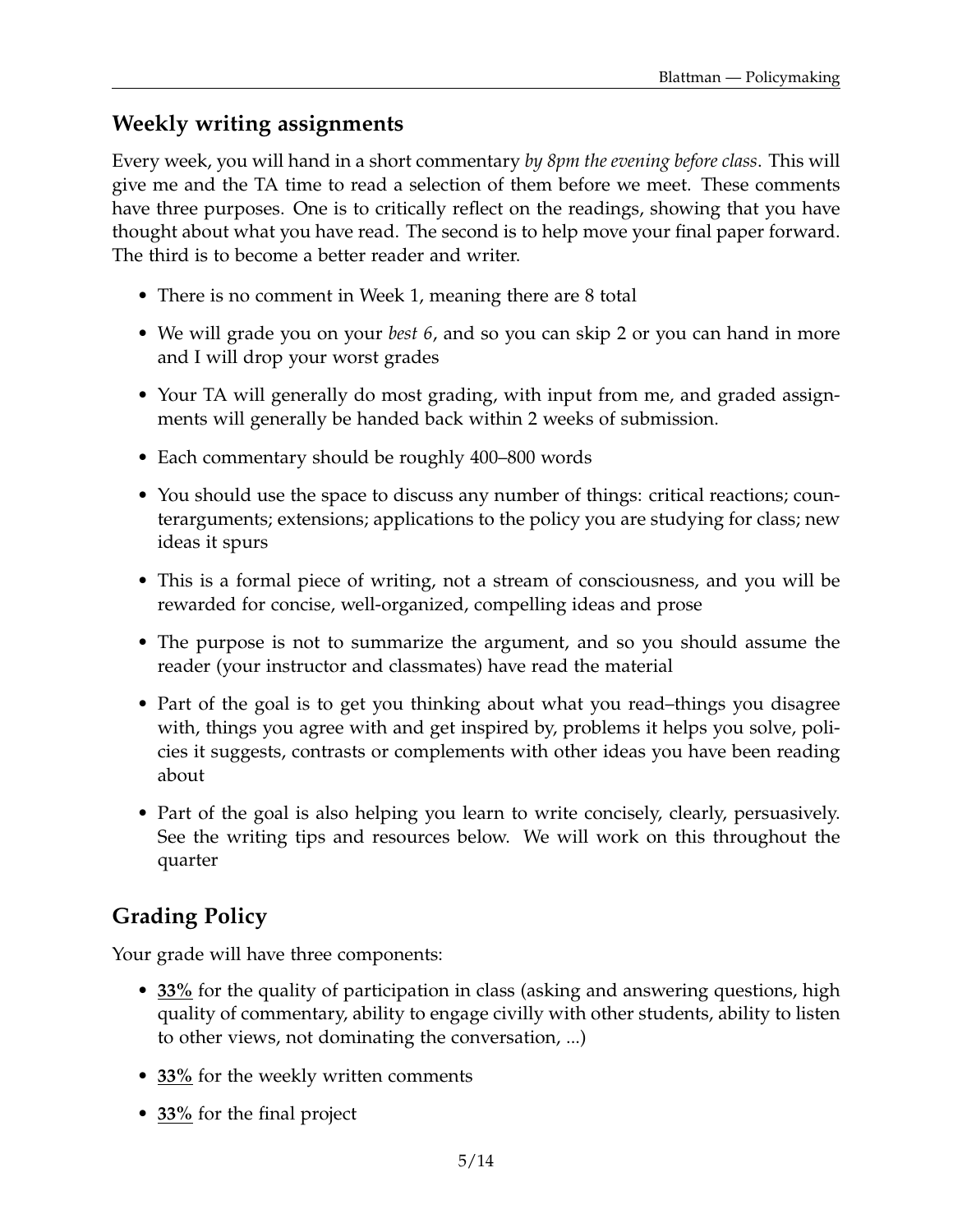**Pass/Fail option** To earn a passing grade, students taking the course pass/fail must attend class regularly, participate actively, complete and submit all assignments, earning passing grades on all.

**How to get a good grade** First of all, for most of you, no one will ever look at your grades again for as long as you live, so don't worry about the grade. I am happy to have you switch to Pass/Fail if you need to. For the rest of you, I do not grade on a curve, but your work will be evaluated relative to the quality of your peers in the class. All that said, there is a simple way to excel in this class:

- Read the readings. I think reading and writing are the main way we all change how we understand the world and influence others. Virtually every reading in this course is one that deeply influenced my own perspective and that of many others.
- Think critically about what you read. Every paper and book is wrong in some way. Usually it has major flaws or oversights. Your job is to figure out what the problems are and the limits of the argument. For the rest of your career, approach every paper or book with the idea that your job is partly to figure out why it is wrong.
- Make notes and think about your essay answers along the way. You will have some of the essay questions quite early. When reading the readings and taking class notes, write down your ideas and thoughts in real time.
- Given that we may only be interacting 9–10 times, it's especially important that you join class. Of course, everyone falls sick, has family circumstances, or has religious observances. It's best if you can let me know in advance. You will not be penalized.
- Hand in all assignments.
- When writing something: Organize, organize, organize. Even in a short assignment, hake a plan for your answer, or the point you want to make. Have a clear structure. Use subheadings liberally. Enumerate your arguments ("I have two objections. First, ..."). Paragraphs should be about a single idea. The main point should come in the first sentence and the rest of the paragraph should be supportive, add detail, continue the theme.
- When writing something: Revise, revise, revise. Most of the time you can make the point in half the words. Most of the time you can strengthen your piece by dropping your weakest arguments.
- While organization, clarity and brevity all help, fundamentally I'll be evaluating you on the depth, thoughtfulness, and persuasiveness of your written work. There are many ingredients into that, but reading widely and critically is the first and most important step. Often the best grades go to the students who have evidently put in the most time.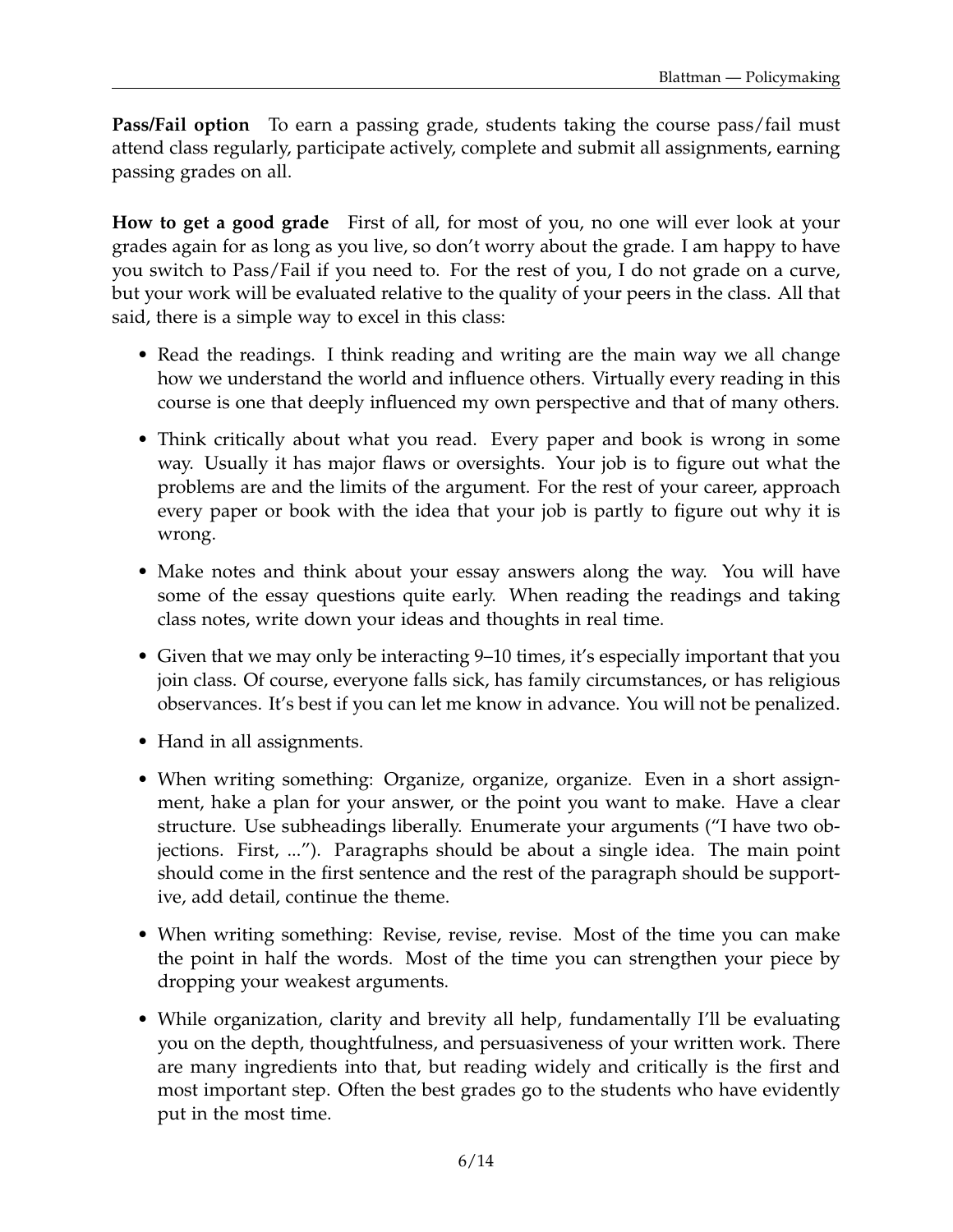**Late policy** The late penalty is generally one grade level per day (e.g. from an A- to a B+). I can waive the penalty if you have a timely, legitimate, and documented excuse. (See disruptions, above.)

- If you are missing classes or have a late assignment because of sickness or religious observance (e.g. Ramadan), we can accommodate you. If predictable, please alert the TA by email in advance. Please make specific arrangements for extensions of any assignments.
- Do not wait until weeks after a missed assignment to talk to us. I especially advise against waiting to contact us until the last week of classes or after final grades have been submitted. It is easier to accommodate timely requests.

**Re-grading policies** Feel free to discuss your grades with me to get clarification. If, following such a conversation, you feel that an error was made, please submit a re-grade request in writing, by email, within two weeks of the assignment being handed back. Please include an explanation or justification for the re-grade request.

A poor way to ask for a re-grade is to simply lobby non-specifically for a better grade, or to explain there is some reason you need to maintain a certain grade level. A good way to ask for a regrading is to substantively discuss why you thought you answered the question well, ask for clarification, and if a mistake was made we can correct it. Or, if you have a legitimate medical or related excuse, please follow the instructions above.

#### **What to do if you're having problems**

I'm committed to helping everyone pass the class, in a way that you still learn the materials and gets the work done. If you find yourself unable to join a class or complete an assignment for physical health, mental health, or other personal reasons, just let me know. Here is what I suggest if a problem comes up:

- As soon as possible, email me and *copy your student services advisor,* with a note about the missed work and an explanation*. I hold everything in the strictest confidence.* But if you would like to explain the situation to your advisor only and have them contact me directly without the personal details, that is fine too.
- I don't really care when you put in the effort, so long as you find the time to read and reflect on the material in the course. In general, I will identify a way for you to make up an assignment. This will often be an extension of the deadline. If we discuss answers in depth the following class, it may be that I ask you to submit an essay on a different question.
- In extreme cases, students have sometimes taken time over the break or subsequent quarter to finalize the assignments and the class.
- Try not to tell me last minute. Advance notice is always a good policy.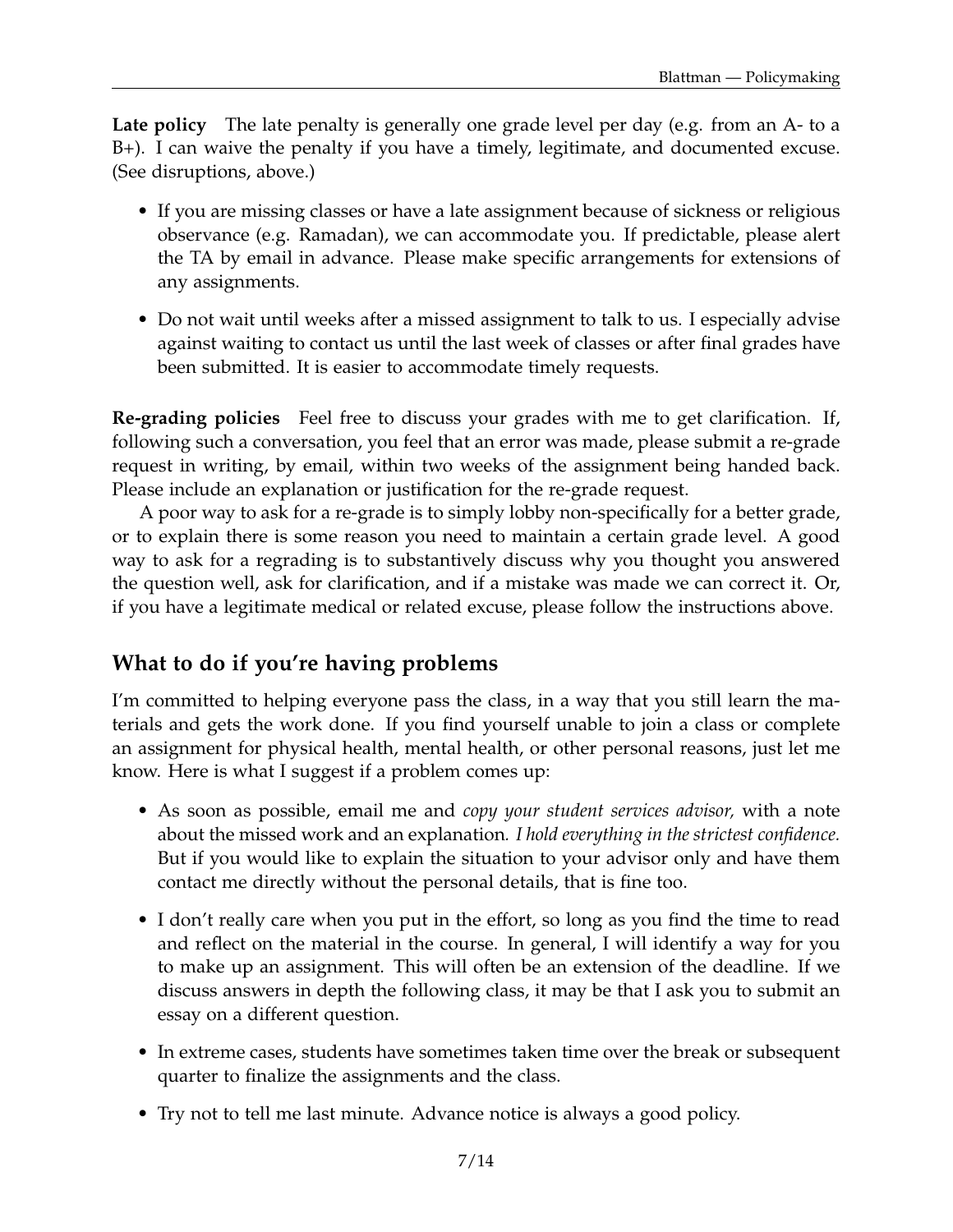#### **Developing reading & writing skills**

This is a highly reading and writing intensive course. I know this can be especially challenging for students who speak English as a second language. At the same time, it's an essential skill. One goal of mine is for you to learn to read more efficiently and write more effectively. We will talk about strategies in class, and you should feel free to ask me for feedback.

For those who want some additional help, Harris has some resources for students who feel they need help developing their academic reading and writing skills.

- For a reading assessment (and academic skills assessment in general), the best option at the University would be the [Academic Skills Assessment Program \(ASAP\).](https://wellness.uchicago.edu/mental-health/academic-skills-assessment-program/)
- We also have the [Harris Writing Program,](https://harris.uchicago.edu/student-life/harris-experience/academic-support-programs) which does not particularly focus on reading, but might indirectly help students get a better grasp of the written word and academic text comprehension.
- [The English Language Institute](https://esl.uchicago.edu/) also offers workshops and courses to help ESL students. Some are free, some are not.

#### **Learning to write well**

You may also want to invest in books and materials on writing effectively. Here are some starting suggestions for tools and books on writing:

- Use the [Hemingway Editor](http://www.hemingwayapp.com/) to learn how to write more clearly. Aim for a grade 8–10 reading level in what you write. Avoid jargon. Write shorter, simpler sentences on average. Use the active voice most of the time. Some long sentences and complex phrases or words are going to be necessary, but learn to use them sparingly.
- The classic book is [The Elements of Style](https://amzn.to/2LrNc7r) by Strunk and White
- Another classic, Zinnser's [On Writing Well](https://amzn.to/3rlVXiG) is superb
- I have also found Clark's [Writing Tools](https://amzn.to/39SLZPV) a very helpful guide.

The trick with these books and guides is not to try to do it all at once. Get a couple of tips, and try to pay attention to them as you write. Then after a little while, get another couple tips, and work on those. It's a gradual process.

# **Harris Policies**

#### **Academic Integrity**

All University of Chicago students are expected to uphold the highest standards of academic Integrity and honesty. Among other things, this means that students shall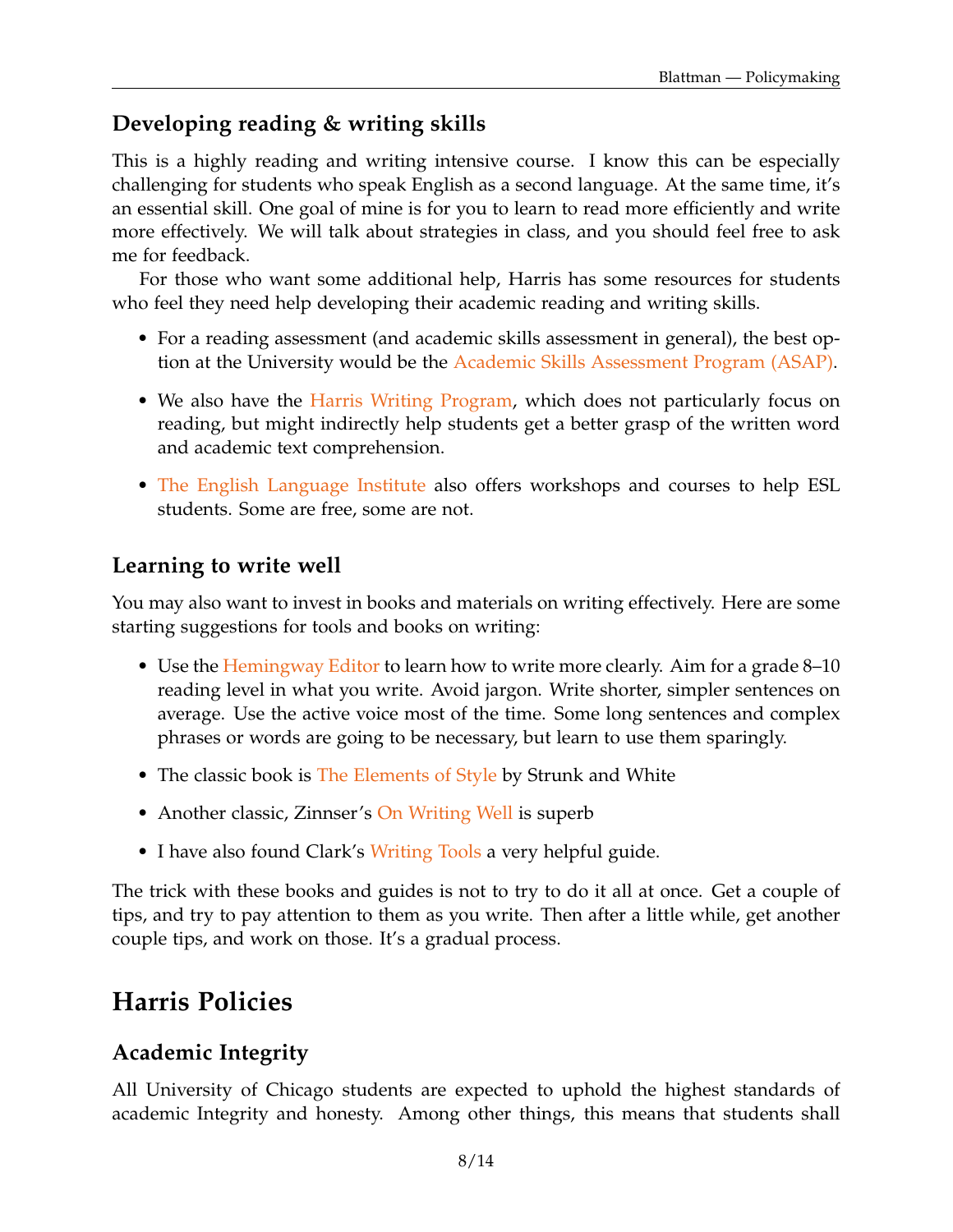not represent another's work as their own, use un-allowed materials during exams, or otherwise gain unfair academic advantage.

The University's policies regarding academic integrity and dishonesty are described [here.](https://studentmanual.uchicago.edu/academic-policies/academic-honesty-plagiarism/) It is worth explicitly stating the University's approach here: "It is contrary to justice, academic integrity, and to the spirit of intellectual inquiry to submit another's statements or ideas as one's own work. To do so is plagiarism or cheating, offenses punishable under the University's disciplinary system. Because these offenses undercut the distinctive moral and intellectual character of the University, we take them very seriously."

The Harris School's policies are available in the Harris Student Handbook Canvas site.

- The Academic Honesty and Plagiarism section expresses the main principles.
- Detailed guidelines for more specialized student work (e.g., problem sets including computer code) are offered in the section titled Harris Integrity Policy for Problem Sets Involving Code.
- Harris's specific procedures for handling suspected violations of these policies are available in the section Harris Procedures for Allegations of Plagiarism, Cheating, and Academic Dishonesty and are also re-produced as an Appendix to this document.
- All students suspected of academic dishonesty will be reported to the Harris Dean of Students for investigation and adjudication. The disciplinary process can result in sanctions up to and including suspension or expulsion from the University.
- In addition to disciplinary sanctions, I will impose a grade penalty for students who have committed academic dishonesty.
- Other penalties for violations could be imposed instead, alone or in combination, including a zero grade on the assignment or a failing grade in the course.

#### **Disability Accommodations**

The University's policies regarding students with disabilities are available [here.](https://studentmanual.uchicago.edu/university-policies/disability-accommodations/) Students who have disability accommodations awarded by the University Student Disability Services Office should inform the Harris Dean of Students office by the end of the first week of class. The Harris Dean of Students Office will work with the student and instructor to coordinate the students' accommodations implementation.

Harris students are not required to submit their accommodations letter to the instructor. Students from other divisions in the University must submit their accommodations letter to either the instructor or the Harris Dean of Students Office.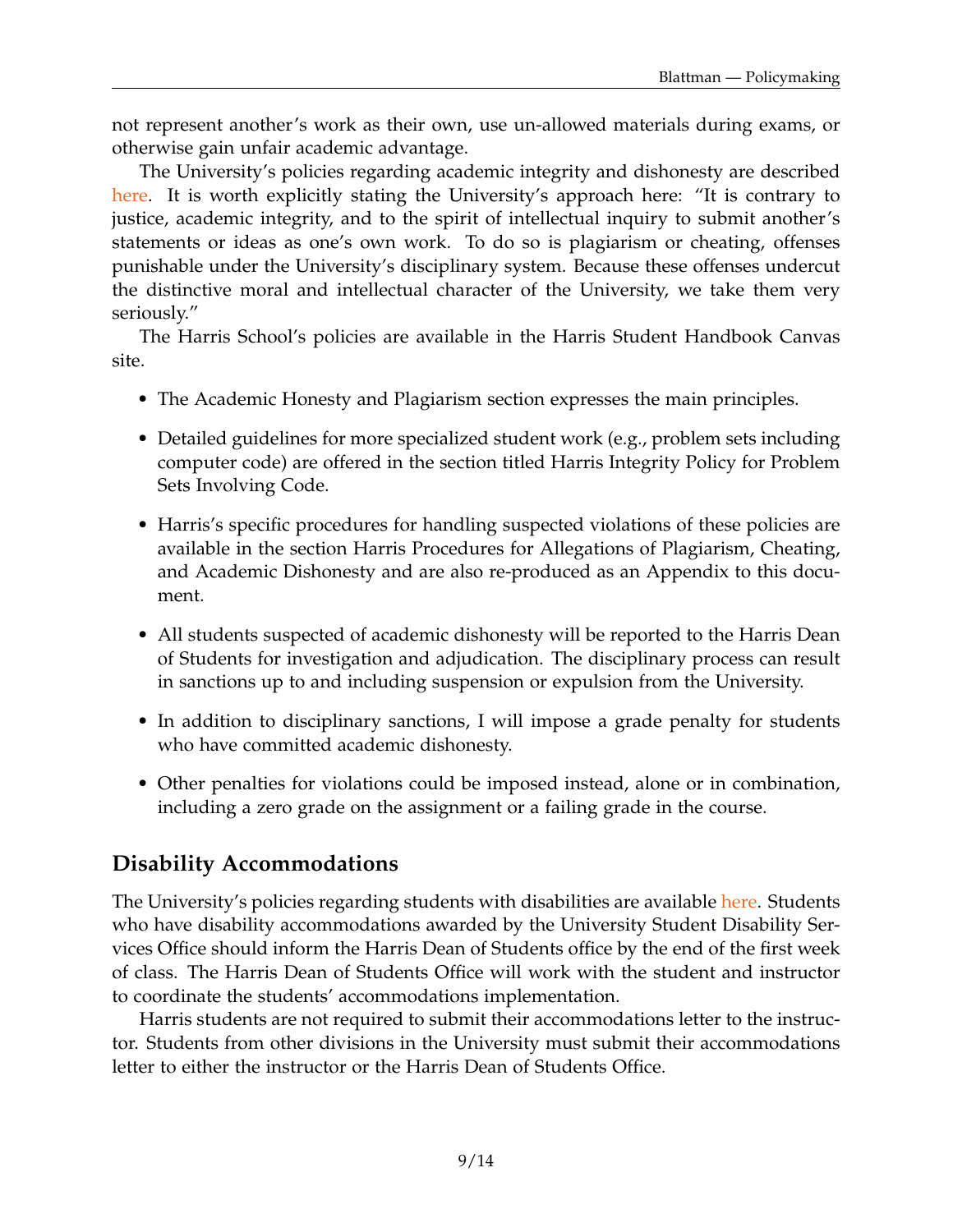Students who do not yet have formal accommodations in place but who feel they need accommodations on a temporary or ongoing basis should contact the Harris Dean of Students Office or Student Disability Services.

It is also worth noting that teaching in a remote environment may generate other questions and issues related to providing accommodations to students with disabilities. Some suggestions are available here.

#### **Diversity and Inclusion**

The Harris School welcomes, values, and respects students, faculty, and staff from a wide range of backgrounds and experiences, and we believe that rigorous inquiry and effective public policy problem-solving requires the expression and understanding of diverse viewpoints, experiences, and traditions. The University and the Harris School have developed distinct but overlapping principles and guidelines to insure that we remain a place where difficult issues are discussed with kindness and respect for all.

The University's policies are available [here.](https://studentmanual.uchicago.edu/university-policies/) Specifically, the University identifies the freedom of expression as being "vital to our shared goal of the pursuit of knowledge, as is the right of all members of the community to explore new ideas and learn from one another. To preserve an environment of spirited and open debate, we should all have the opportunity to contribute to intellectual exchanges and participate fully in the life of the University."

The Harris School's commitments to lively, principled, and respectful engagement are available [here:](https://harris.uchicago.edu/about/who-we-are/diversity-inclusion) "Consistent with the University of Chicago's commitment to open discourse and free expression, Harris encourages members of the leadership, faculty, student body, and administrative staff to respect and engage with others of differing backgrounds or perspectives, even when the ideas or insights shared may be viewed as unpopular or controversial." We foster thought-provoking discourse by encouraging community members not only to speak freely about all issues but also to listen carefully and respectfully to the views of others.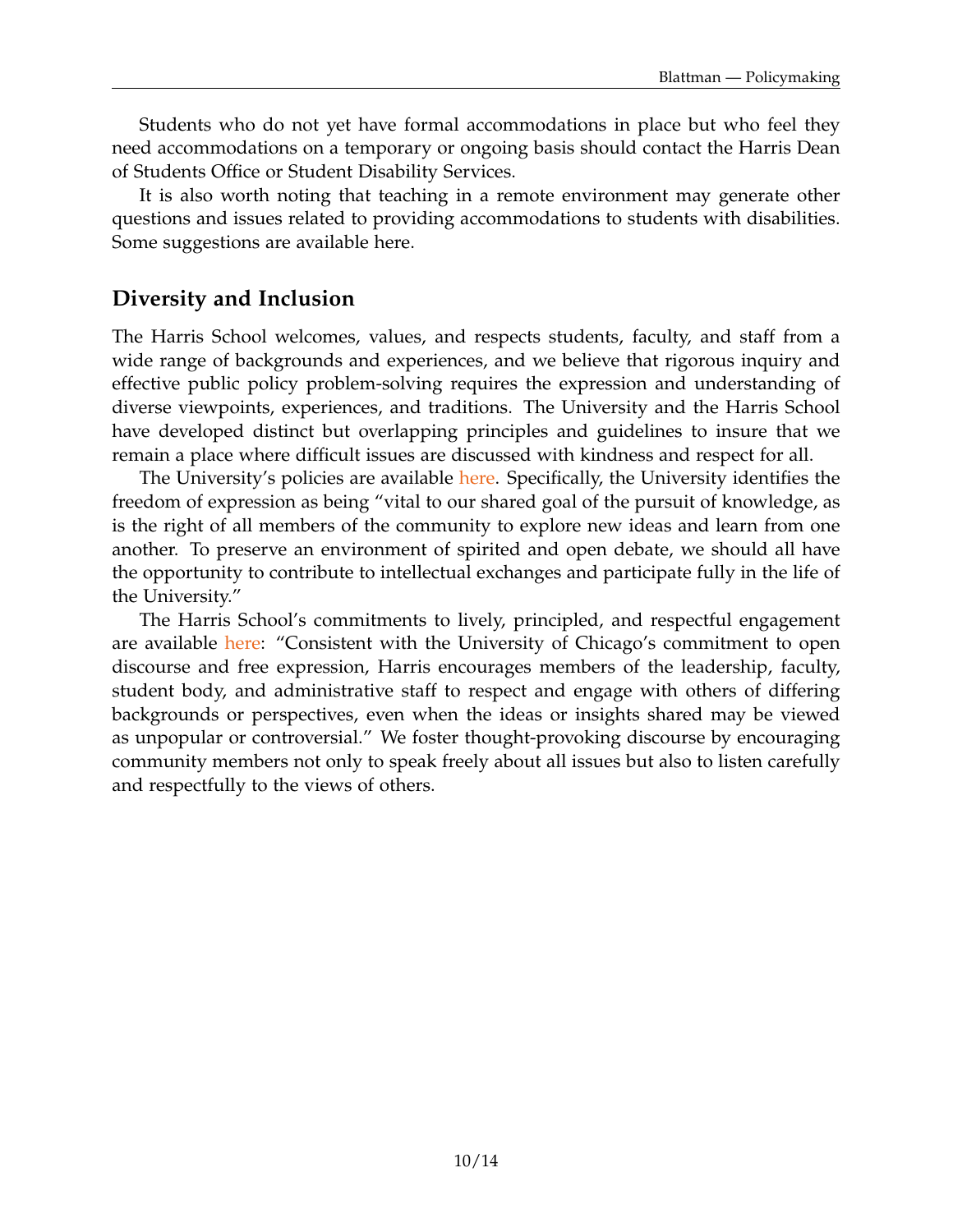### **Weekly Topics and Readings**

The readings focus on the *how* of doing policy, not the *what*. I assume some familiarity with development theory and the major debates in development economics. Thus, I don't teach [growth models,](https://www.dropbox.com/s/mtqswh669zwhfdx/Ch4.pdf?dl=0) and I've omitted some of the most influential books of the past two decades, which I'll assume you have read, including: [Poor Economics](https://amzn.to/3cMRMZ0) by Banerjee and Duflo; [Why Nations Fail](https://amzn.to/3jnOTPT) by Acemoglu and Robinson; [The End of Poverty](https://amzn.to/3oW6u2k) [by Sachs;](https://amzn.to/3oW6u2k) or Easterly's [Elusive Quest for Growth](https://amzn.to/2YSScFm) and [White Man's Burden.](https://amzn.to/3pXtL5o)

The first week of class will be a chance to figure out who is taking the course and collective interests. I am always open to suggestions. So please regard the schedule and reading list below as tentative and subject to change.

### **1 Anti-politics machines**

No assignment this week. Just readings.

- *New York Times except* from Singer, Peter. 2010. [The Life You Can Save: How to Do](http://www.nytimes.com/2009/03/11/books/chapters/chapter-life-you-could-save.html) [Your Part to End World Poverty.](http://www.nytimes.com/2009/03/11/books/chapters/chapter-life-you-could-save.html) Random House Incorporated.
- Ferguson, James. 1994. [The Anti-Politics Machine.](https://www.dropbox.com/s/trpvl9nnuu5ntvc/Ferguson%20-%20The%20Anti%20Politics%20Machine.pdf?dl=0) (Short version) The Ecologist 24(5).
- Introduction and Chapter 1 of Autesserre, Séverine. 2014. [Peaceland: Conflict](https://amzn.to/3q0VbY4) [Resolution and the Everyday Politics of International Intervention.](https://amzn.to/3q0VbY4) Cambridge University Press. [\[Amazon link to book\]](https://amzn.to/3q0VbY4).
- *Recommended:* Ferguson, James. 1990. [The Anti-Politics Machine: 'Development',](https://www.dropbox.com/s/trpvl9nnuu5ntvc/Ferguson%20-%20The%20Anti%20Politics%20Machine.pdf?dl=0) [Depoliticization and Bureaucratic Power in Lesotho.](https://www.dropbox.com/s/trpvl9nnuu5ntvc/Ferguson%20-%20The%20Anti%20Politics%20Machine.pdf?dl=0) Cambridge University Press.
- *Recommended:* Célestin Monga. 2020. [Discrimination and prejudice in develop](https://www.brookings.edu/blog/future-development/2020/07/15/discrimination-and-prejudice-in-development/)[ment,](https://www.brookings.edu/blog/future-development/2020/07/15/discrimination-and-prejudice-in-development/) Brookings (July 15, 2020).
- *Recommended:* Mwambari, David. 2019. [Local positionality in the production of](https://journals.sagepub.com/doi/full/10.1177/1609406919864845) [knowledge in Northern Uganda.](https://journals.sagepub.com/doi/full/10.1177/1609406919864845) International Journal of Qualitative Methods 18.

### **2 Seeing like a state**

*Assignment this week:* Describe 1–3 initial ideas for your class project. This should be a successful development strategy, a failing one, or a strategy you would like to propose for a particular place.

• Scott, James C., 2020. [Seeing like a state: How certain schemes to improve the](https://amzn.to/3tvCHkG) [human condition have failed.](https://amzn.to/3tvCHkG) Yale University Press. *[]Note: [The full text is online](https://www-jstor-org.proxy.uchicago.edu/stable/j.ctt1nq3vk) through the UChicago Library/VPN]*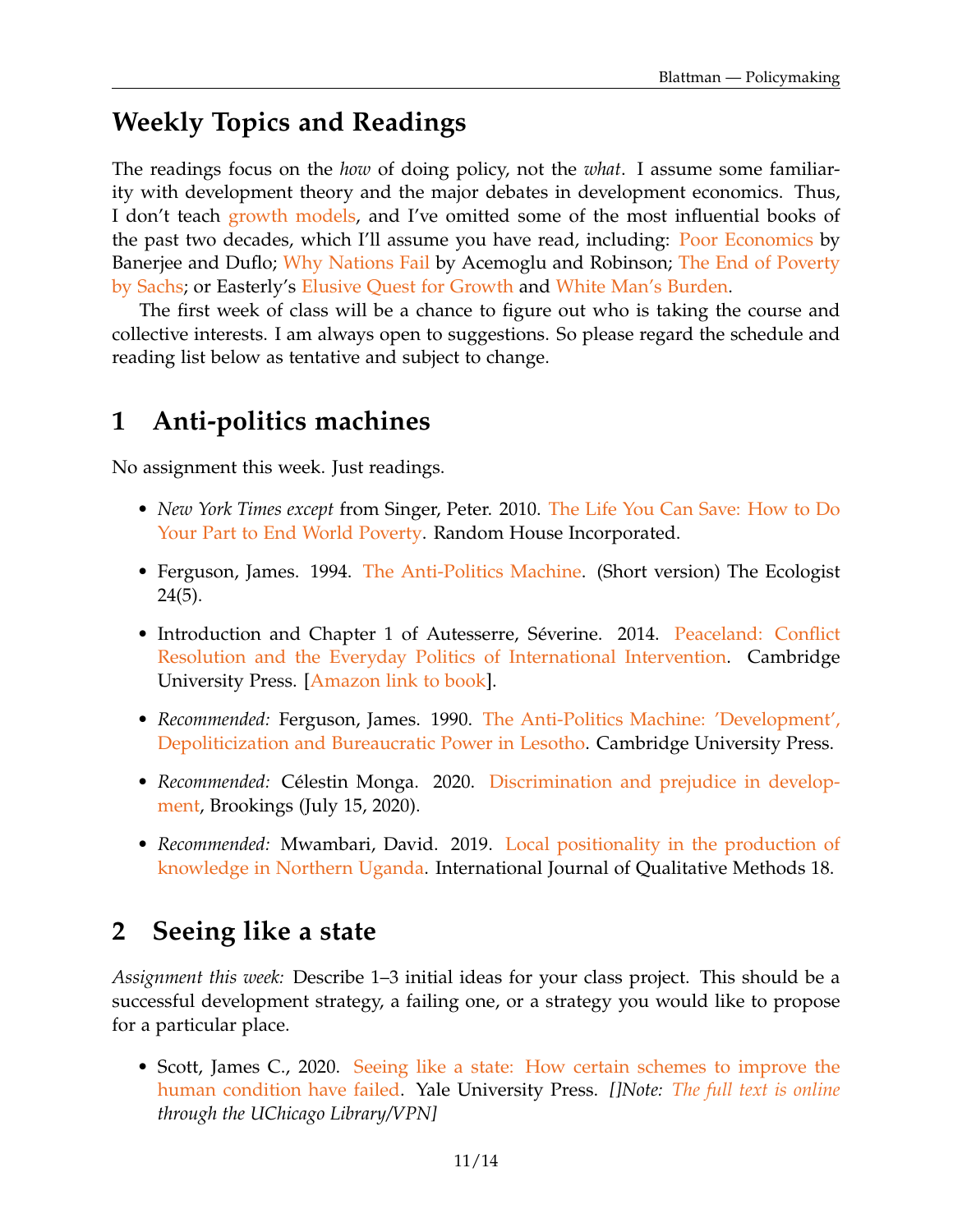- Paul Seabright. 1999. [The Aestheticising Vice,](http://www.lrb.co.uk/v21/n11/paul-seabright/the-aestheticising-vice) London Review of Books 21(11), p.26–27
- *Recommended:* [Economists on Zoom Getting Coffee, S1E6: Bill Easterly and Dany](https://www.youtube.com/watch?v=8bsQ06xN1B4&feature=youtu.be&ab_channel=DanyBahar) [Bahar](https://www.youtube.com/watch?v=8bsQ06xN1B4&feature=youtu.be&ab_channel=DanyBahar)
- *Recommended:* Chapters 1–2 of Easterly, William. 2014. [The Tyranny of Experts:](https://ebookcentral.proquest.com/lib/uchicago/detail.action?docID=1486474) [Economists, Dictators, and the Forgotten Rights of the Poor.](https://ebookcentral.proquest.com/lib/uchicago/detail.action?docID=1486474) Basic Books. *[Note: The link takes you to the free eBook version through UChicago Library, so you may need your UChicago VPN to access]*

# **3 Iterative, adaptive policy**

*Assignment this week:* Read the readings. Discuss how they impact your thinking on your project/strategy. Or discuss limitations of what you read. Critical reflections on the readings are also welcome. Be prepared to discuss the readings in class.

- Andrews, Matt, Lant Pritchett, and Michael Woolcock. 2017. [Building State Capa](http://fdslive.oup.com/www.oup.com/academic/pdf/openaccess/9780198747482.pdf)[bility: Evidence, Analysis, Action.](http://fdslive.oup.com/www.oup.com/academic/pdf/openaccess/9780198747482.pdf) Oxford University Press.
- *Recommended: Chapter 1* of Thomas, Melissa. 2015. [Govern like us: US expectations](https://www.dropbox.com/s/o1etdakuq381v8z/upso-9780231171205-chapter-001.pdf?dl=0) [of poor countries.](https://www.dropbox.com/s/o1etdakuq381v8z/upso-9780231171205-chapter-001.pdf?dl=0) Columbia University Press. *[Note: The full book is excellent, and you can [download for free via the UChicago Library via VPN\]](https://columbia-universitypressscholarship-com.proxy.uchicago.edu/view/10.7312/columbia/9780231171205.001.0001/upso-9780231171205)*

# **4 Competitive authoritarianism**

*Assignment this week:* Read the readings. Discuss how they impact your thinking on your project/strategy. Or discuss limitations of what you read. Critical reflections on the readings are also welcome. Be prepared to discuss the readings in class.

- Xu, Chenggang. 2011. [The Fundamental Institutions of China's Reforms and De](https://www.aeaweb.org/articles?id=10.1257/jel.49.4.1076)[velopment.](https://www.aeaweb.org/articles?id=10.1257/jel.49.4.1076) Journal of Economic Literature 49(4): 1076–1151.
- Chang-Tai Hsieh [Crony capitalism with Chinese Characteristics](https://www.youtube.com/watch?v=u8UEzVfspLs&feature=youtu.be) YouTube video of a BFI & IMF talk (52:15). Paper version is [here.](http://faculty.chicagobooth.edu/chang-tai.hsieh/research/crony_capitalism_nber_version.pdf)
- Bardhan, Pranab. 2002. [Decentralization of Governance and Development.](https://pubs.aeaweb.org/doi/pdfplus/10.1257/089533002320951037) Journal of Economic perspectives 16(4): 185–205.
- *Recommended:* Mkandawire, Thandika. [Thinking About Developmental States in](https://academic.oup.com/cje/article/25/3/289/1729863?login=true) [Africa.](https://academic.oup.com/cje/article/25/3/289/1729863?login=true) Cambridge Journal of Economics 25, no. 3 (2001): 289-314.
- *Recommended:* Ang, Yuen Yuen. 2016. [How China Escaped the Poverty Trap.](https://amzn.to/2YRLkI9) Cornell University Press.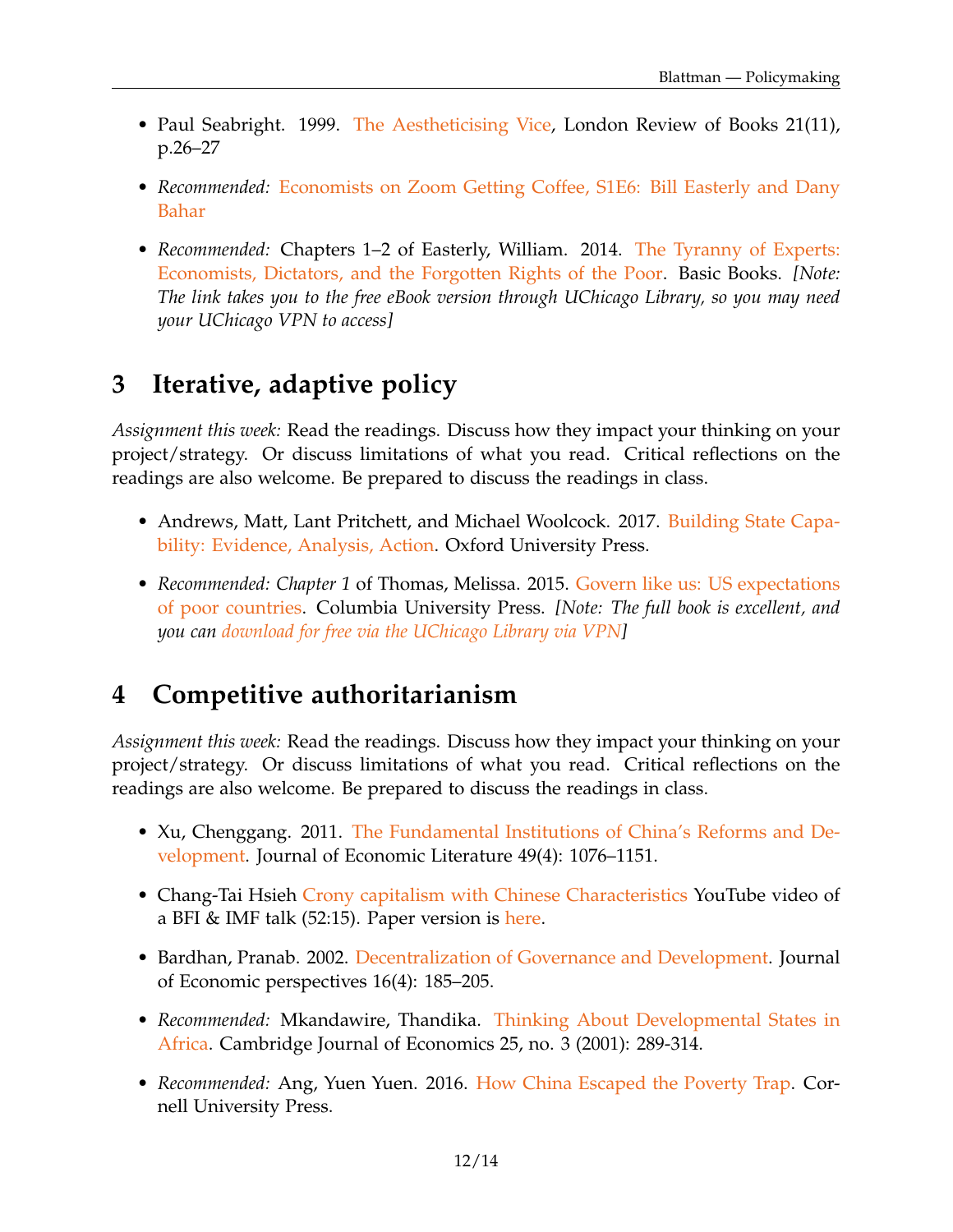• *Recommended:* Ang, Yuen Yuen. 2020. [China's Gilded Age: The Paradox of Eco](https://amzn.to/3jx9wZR)[nomic Boom and Vast Corruption.](https://amzn.to/3jx9wZR) Cambridge University Press.

# **5 The liberal democratic approach**

*Assignment this week:* Read the readings. Discuss how they impact your thinking on your project/strategy. Or discuss limitations of what you read. Critical reflections on the readings are also welcome. Be prepared to discuss the readings in class.

- Kelkar, Vijay, and Ajay Shah. 2019. [In Service Of The Republic: The Art And](https://amzn.to/2OgYGfb) [Science of Economic Policy.](https://amzn.to/2OgYGfb) Penguin Random House India.
- *Recommended:* [Podcast interview with the authors by Shruti Rajagopalan](https://www.mercatus.org/bridge/podcasts/08062020/ideas-india-libertarianism-necessity)

# **6 International bureaucracies**

*Assignment this week:* Read the readings. Discuss how they impact your thinking on your project/strategy. Or discuss limitations of what you read. Critical reflections on the readings are also welcome. Be prepared to discuss the readings in class.

- Barnett, Michael, and Martha Finnemore. [Rules for the World: International Orga](http://proxy.uchicago.edu/login?qurl=https%3A%2F%2Fsearch.ebscohost.com%2Flogin.aspx%3Fdirect%3Dtrue%26scope%3Dsite%26db%3De000xna%26AN%3D671352)[nizations in Global Politics.](http://proxy.uchicago.edu/login?qurl=https%3A%2F%2Fsearch.ebscohost.com%2Flogin.aspx%3Fdirect%3Dtrue%26scope%3Dsite%26db%3De000xna%26AN%3D671352) Cornell University Press, 2004.
- *Recommended:* Grindle, Merilee. 2004. [Good Enough Governance: Poverty Reduc](http://onlinelibrary.wiley.com/doi/10.1111/j.0952-1895.2004.00256.x/epdf)[tion and Reform in Developing Countries.](http://onlinelibrary.wiley.com/doi/10.1111/j.0952-1895.2004.00256.x/epdf) Governance 17(4): 525–48. [Decentral](https://www.dropbox.com/s/utz0gnppr5qi3n1/Ostrom-Decentralization%26Development.pdf?dl=0)[ization and Development: The New Panacea.](https://www.dropbox.com/s/utz0gnppr5qi3n1/Ostrom-Decentralization%26Development.pdf?dl=0) In Challenges to Democracy, 237-256. Palgrave Macmillan.
- *Recommended:* Gibson, Clark C., Krister Andersson, Elinor Ostrom, and Sujai Shivakumar. 2005. [The Samaritan's Dilemma: The Political Economy of Development](https://oxford-universitypressscholarship-com.proxy.uchicago.edu/view/10.1093/0199278857.001.0001/acprof-9780199278855) [Aid.](https://oxford-universitypressscholarship-com.proxy.uchicago.edu/view/10.1093/0199278857.001.0001/acprof-9780199278855) Oxford University Press. [Here is a one chapter summary.](https://repository.upenn.edu/cgi/viewcontent.cgi?article=1075&context=bepp_papers#page=39)
- *Recommended: Chapter 1* of Barron, Patrick, Rachael Diprose, and Michael Woolcock. 2011. [Contesting development: Participatory projects and local conflict dynamics](https://www.dropbox.com/s/p8akautsn99x1b3/BarronPatrickWo_2011_CHAPTER1Institutional_ContestingDevelopment.pdf?dl=0) [in Indonesia.](https://www.dropbox.com/s/p8akautsn99x1b3/BarronPatrickWo_2011_CHAPTER1Institutional_ContestingDevelopment.pdf?dl=0) Yale University Press. *Recommended:* [Chapter 8.](https://www.dropbox.com/s/i5w0f6hiaozzxcz/BarronPatrickWo_2011_CHAPTER8ContestingDev_ContestingDevelopment.pdf?dl=0)

# **7 Decentralization?**

*Assignment this week:* Read the readings. Discuss how they impact your thinking on your project/strategy. Or discuss limitations of what you read. Critical reflections on the readings are also welcome. Be prepared to discuss the readings in class. *In addition, at the end of your assignment, list 1–2 new references that will be relevant for your final paper.*